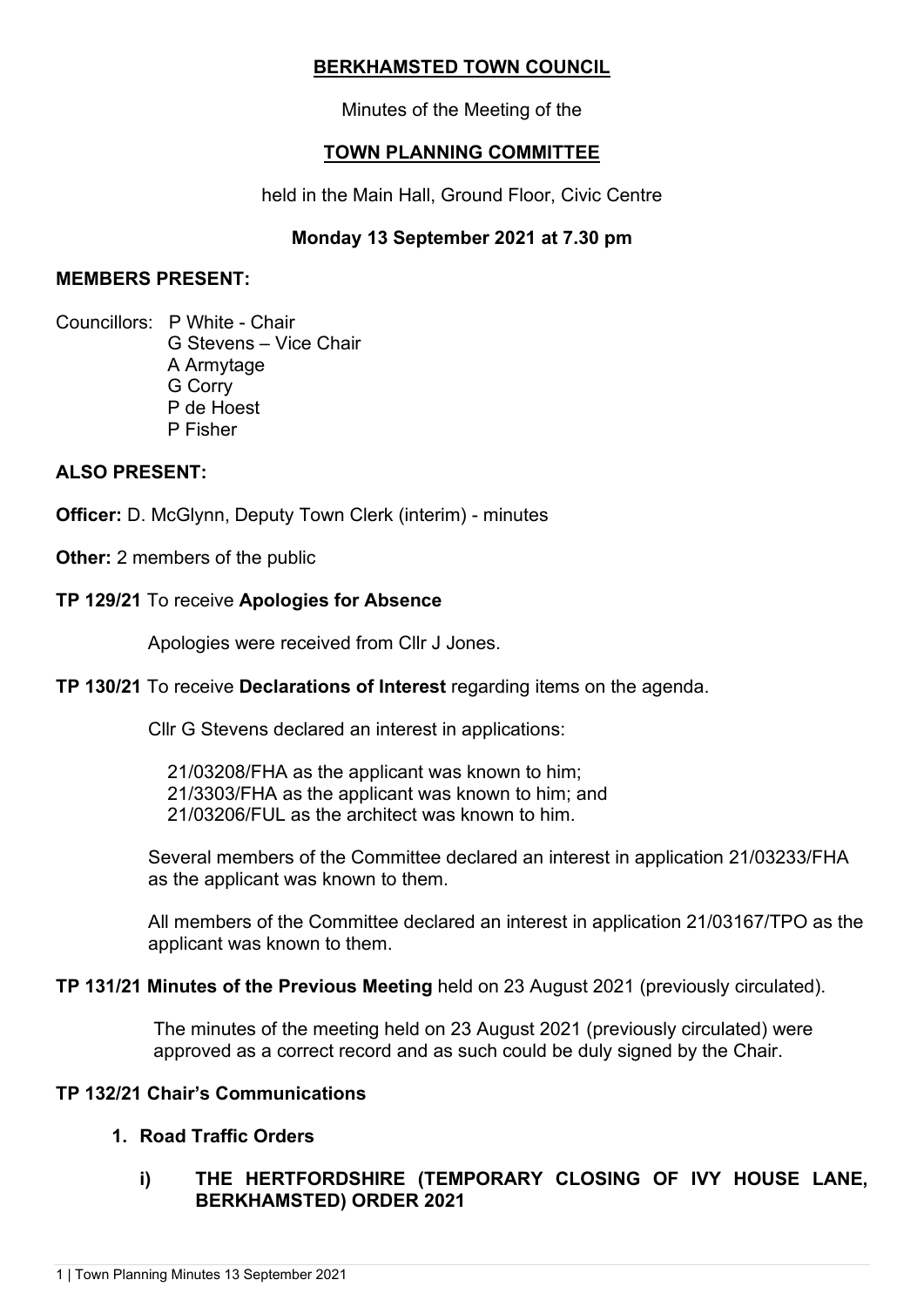NOTICE is given that Hertfordshire County Council intends to make an Order under Section 14(1) of the Road Traffic Regulation Act 1984, to prohibit all vehicular traffic from using that length of Ivy House Lane, Berkhamsted from its junction with Bank Mill north eastwards and north westwards to its junction with The Common ("the Road"), a distance of approximately 1234m, except for access.

An alternative route will be via Ivy House Lane, George Street, Gravel Path and The Common.

The Order is needed because sewer cleaning works are proposed to be executed on or near the Road.

If the Order is made, it shall come into force on 24 September 2021 for a period of up to 18 months. However, the restrictions specified shall only take effect at the times indicated by signs on or near the Road.

#### **ii) THE HERTFORDSHIRE (TEMPORARY CLOSING AND TEMPORARY WAITING RESTRICTIONS IN CHARLES STREET, BERKHAMSTED) ORDER 2021**

NOTICE is given that Hertfordshire County Council intends to make an Order under Section 14(1) of the Road Traffic Regulation Act 1984, to prohibit all vehicular traffic from using that length of Charles Street, Berkhamsted from its junction with A416 Kings Road north westwards to its junction with Cross Oak Road, a distance of approximately 559m ("the Road"), except for access.

An alternative route will be via A416 Kings Road, A4251 High Street and Cross Oak Road.

ADDITIONALLY, all vehicles are prohibited from waiting at any time on both sides of this length of the Road whilst works are in progress.

The Order is needed because works are proposed to be executed on or near the Road.

If the Order is made, it shall come into force on 20 September 2021 for a period of up to 18 months. However, the restrictions specified shall only take effect at the times indicated by signs on or near the Road.

### **iii) THE HERTFORDSHIRE (TEMPORARY CLOSING VARIOUS ROAD IN BERKHAMSTED)**

NOTICE is given that Hertfordshire County Council intends to make an Order under Section 14(1) of the Road Traffic Regulation Act 1984, to prohibit all vehicular traffic from using the following length of road ("the Roads"): -

that length of Dennys Lane, Berkhamsted from its junction with Shootersway south westwards for a distance of approximately 430 metres.

An alternative route will be via Shootersway, Cock Grove, Hagdale Lane, Chesham Road, Hog Lane and Northchurch Lane.

The Order is needed because works are proposed to be executed on or near the Roads.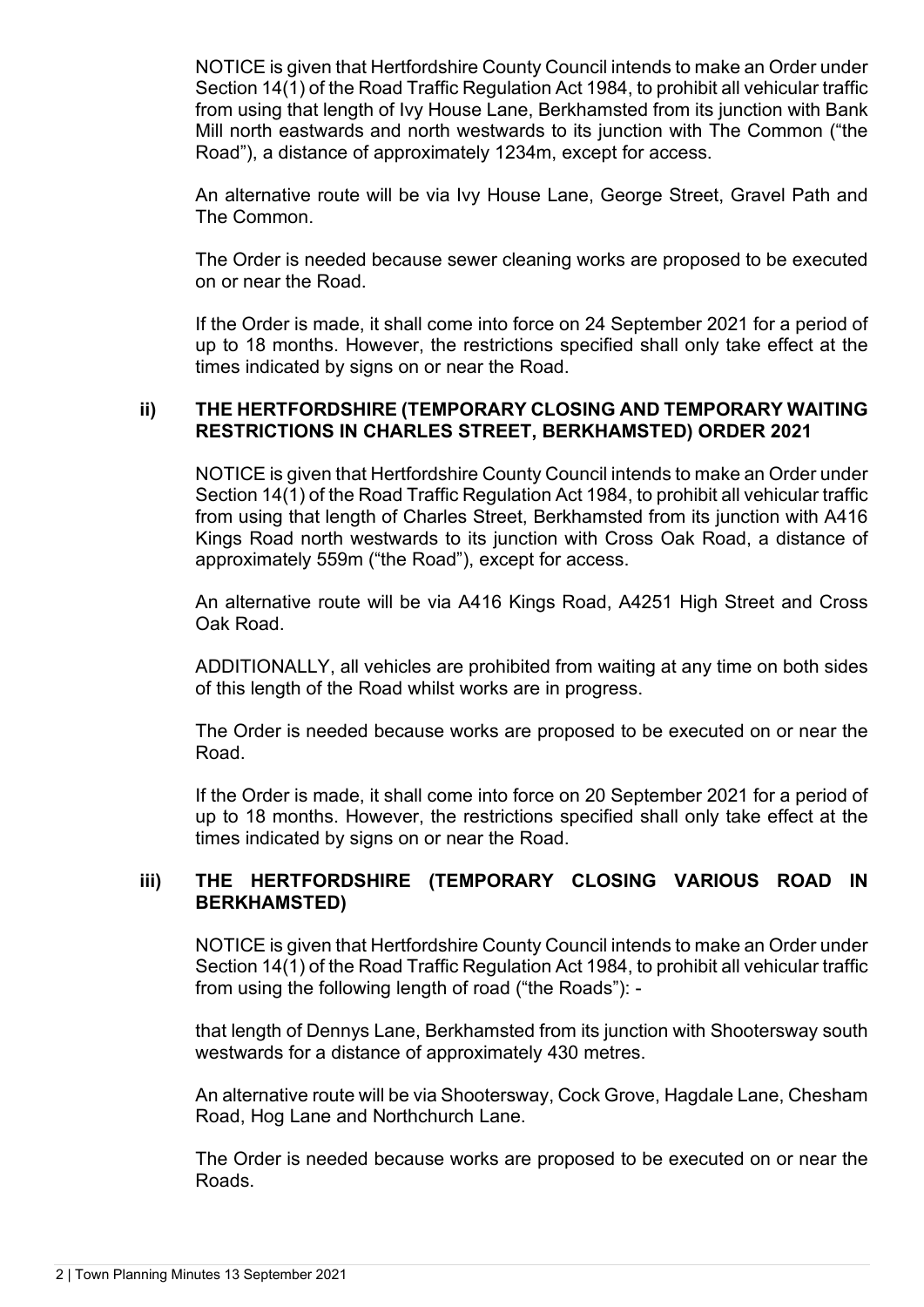If the Order is made, it shall come into force on 4 October 2021 for a period of up to 18 months. However, the restrictions specified shall only take effect at the times indicated by signs on or near the Roads.

### **2. Tree Preservation Orders**

None had been received.

### **TP 133/21 Licensing Applications**

The Committee **noted** that the following Premises Licences had been received:

- i) Bills Restaurant, 163-165 High Street
- ii) The Crystal Palace, Station Road

A pavement licence was received for:

i) Hanako Flowers Ltd

The Committee were concerned that any use of the pavement should not block the path for disabled persons.

### **TP 134/21 212 – 220 High Street: Presentation on initial plans for redevelopment**

The presentation did not go ahead as the property owners were not in attendance.

### **TP 135/21 Multi Storey Car Park Update**

The Committee requested that an update be obtained from Dacorum Borough Council and presented at the next Town Planning Committee meeting on the current uptake of use of the disabled spaces, including any comments received from the car park users about the disabled spaces.

**Action**: Cllr G. Stevens /Town Clerk

### **TP 136/21 Public Participation**

To suspend Standing Orders to invite **public participation** on items on the agenda.

### **TP 137/21To consider, for Resolution, forms and drawings for applications relating to the Town of Berkhamsted received from Dacorum Borough Council.**

| 21/02586/FHA | <b>AMENDED/ADDITONAL INFORMATION</b><br>Part two storey, part three storey, part single storey side and rear extension<br>with new raised main roof over and converted loft area with roof windows to<br>front and rear elevations.<br>5 Whitewood Road (JM) |
|--------------|--------------------------------------------------------------------------------------------------------------------------------------------------------------------------------------------------------------------------------------------------------------|
|              | Standing Orders were suspended to enable members of the public to speak.                                                                                                                                                                                     |
|              | The neighbours who live in the adjoining properties (at No. 7 and No. 3) spoke<br>in objection to the application for the following reasons:                                                                                                                 |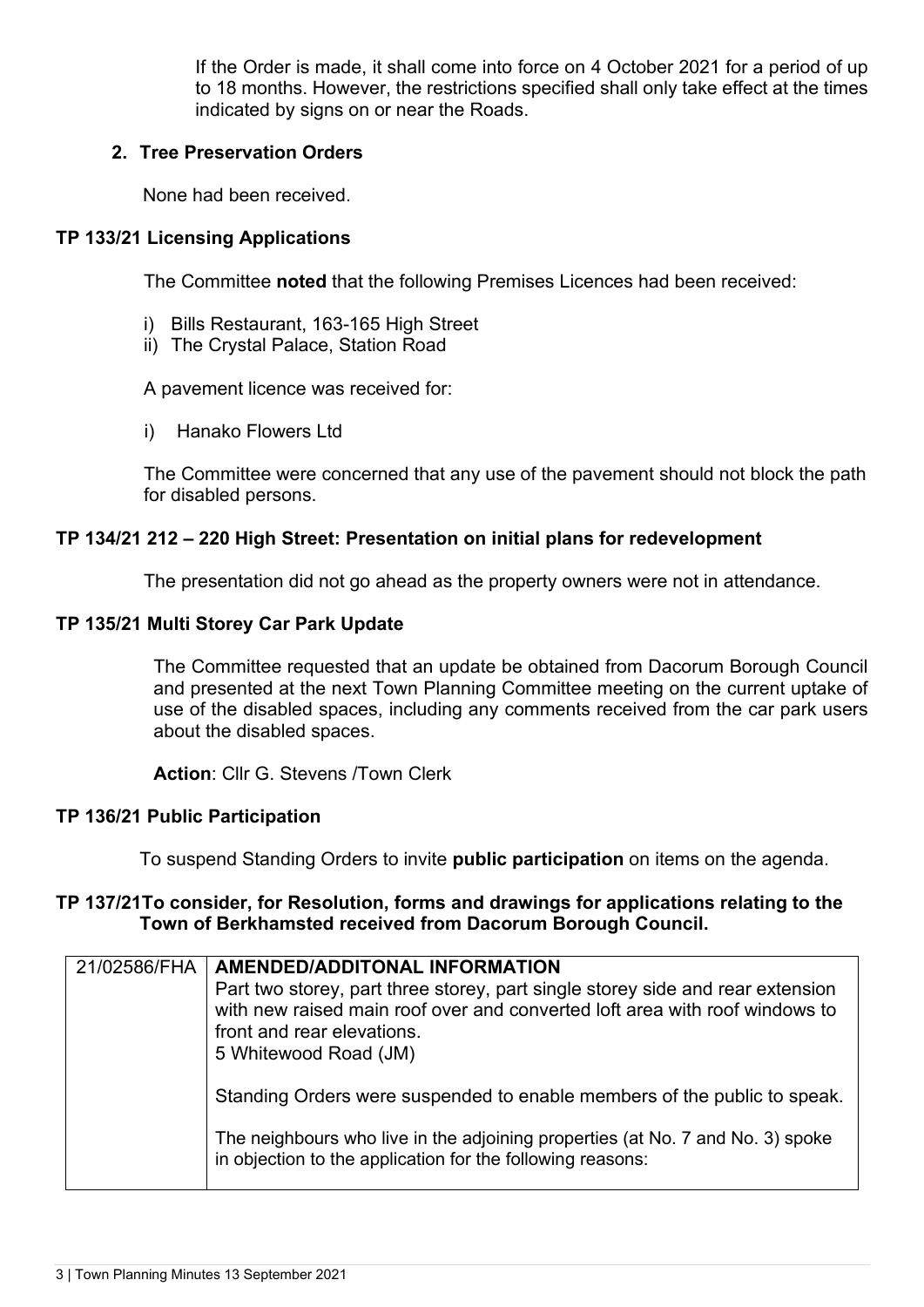|              | raising the ridge of the roof by 1 metre would be incongruous with the<br>street scene and would impact upon the adjacent neighbours' daylight /<br>sunlight;<br>the addition of 3 metres in depth to the rear would be detrimental to the<br>visual amenity and may breach the 45-degree line of No. 3's kitchen<br>window; and<br>the proposed plans for the bedroom window in the first-floor side<br>elevation would look directly into the existing bedroom window of No. 3<br>resulting in a lack of privacy.<br>Standing Orders were reinstated.<br><b>Objection</b><br>The Committee objected to the proposed window on the side extension<br>which would overlook the bedroom window at No. 3.<br>The Committee also objected on the grounds of scale, mass and bulk and<br>because the proposals would be detrimental to the street scene.<br>CS11, CS12 |
|--------------|--------------------------------------------------------------------------------------------------------------------------------------------------------------------------------------------------------------------------------------------------------------------------------------------------------------------------------------------------------------------------------------------------------------------------------------------------------------------------------------------------------------------------------------------------------------------------------------------------------------------------------------------------------------------------------------------------------------------------------------------------------------------------------------------------------------------------------------------------------------------|
| 21/03153/FHA | <b>AMENDED/ADDITONAL INFORMATION</b>                                                                                                                                                                                                                                                                                                                                                                                                                                                                                                                                                                                                                                                                                                                                                                                                                               |
|              | Two storey front and side extension with a single storey rear extension.<br>61 Bridgewater Road (EP)                                                                                                                                                                                                                                                                                                                                                                                                                                                                                                                                                                                                                                                                                                                                                               |
|              | No objection                                                                                                                                                                                                                                                                                                                                                                                                                                                                                                                                                                                                                                                                                                                                                                                                                                                       |
| 21/03175/FHA | Single storey rear extension.<br>The Old Rectory Rectory Lane (NV)                                                                                                                                                                                                                                                                                                                                                                                                                                                                                                                                                                                                                                                                                                                                                                                                 |
|              | No objection                                                                                                                                                                                                                                                                                                                                                                                                                                                                                                                                                                                                                                                                                                                                                                                                                                                       |
| 21/03181/FHA | Part single, part two-storey side extensions & internal alterations.<br>19 South Park Gardens (LB)                                                                                                                                                                                                                                                                                                                                                                                                                                                                                                                                                                                                                                                                                                                                                                 |
|              | No objection                                                                                                                                                                                                                                                                                                                                                                                                                                                                                                                                                                                                                                                                                                                                                                                                                                                       |
| 21/03192/FHA | Proposed single storey rear infill extension and replacement of<br>the rear flat roof, new roof lights and interior alterations.<br>48 Ellesmere Road (JM)                                                                                                                                                                                                                                                                                                                                                                                                                                                                                                                                                                                                                                                                                                         |
|              | No objection                                                                                                                                                                                                                                                                                                                                                                                                                                                                                                                                                                                                                                                                                                                                                                                                                                                       |
| 21/03208/FHA | Single storey front extension and side porch extension<br>32 Charles Street (RF)                                                                                                                                                                                                                                                                                                                                                                                                                                                                                                                                                                                                                                                                                                                                                                                   |
|              | No objection                                                                                                                                                                                                                                                                                                                                                                                                                                                                                                                                                                                                                                                                                                                                                                                                                                                       |
| 21/03215/FHA | Two storey gabled front extension replacing the existing porch and front<br>door.                                                                                                                                                                                                                                                                                                                                                                                                                                                                                                                                                                                                                                                                                                                                                                                  |
|              | 75 Kings Road (NV)                                                                                                                                                                                                                                                                                                                                                                                                                                                                                                                                                                                                                                                                                                                                                                                                                                                 |
|              | No objection                                                                                                                                                                                                                                                                                                                                                                                                                                                                                                                                                                                                                                                                                                                                                                                                                                                       |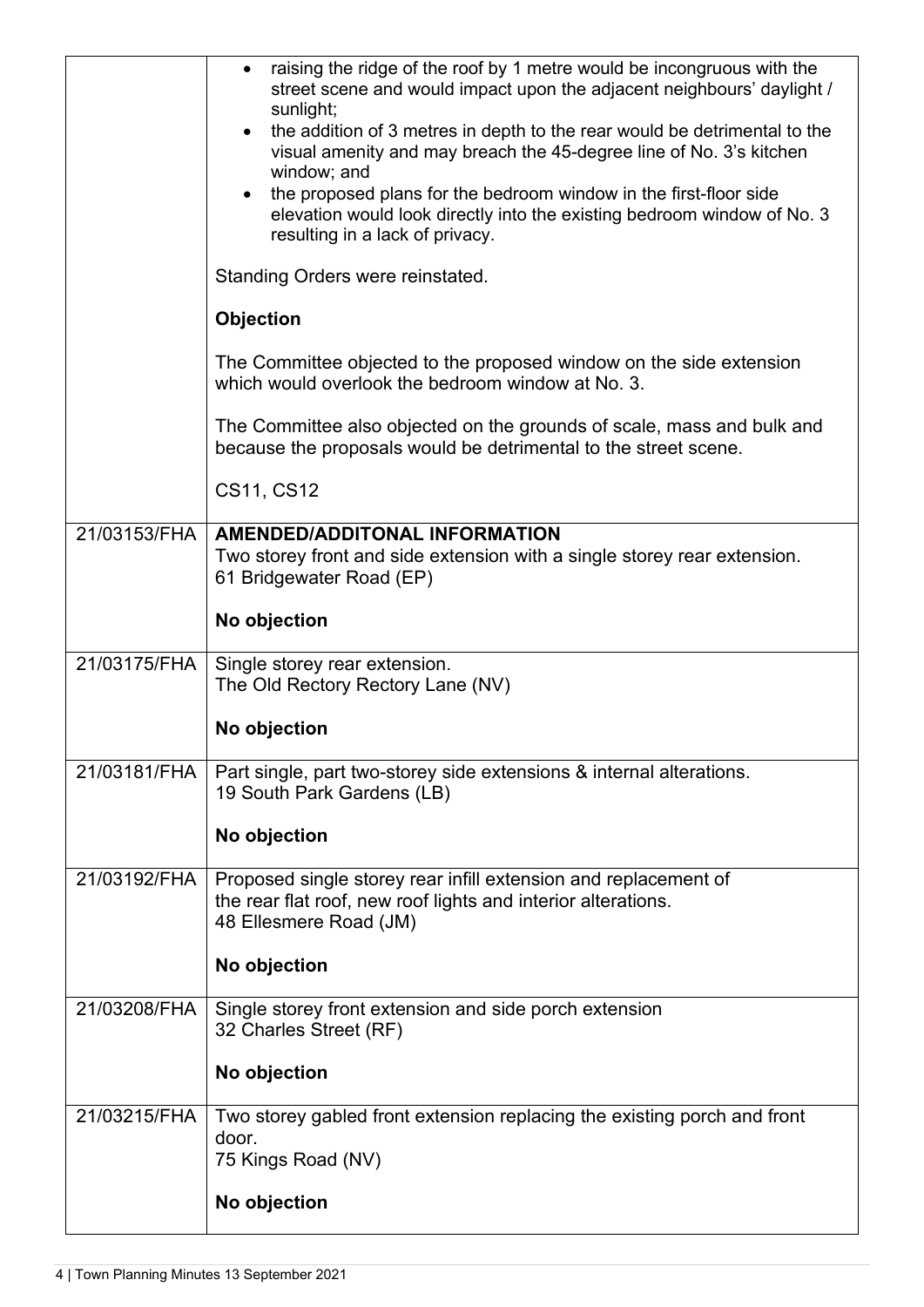| 21/03226/FHA | Part garage conversion to include the installation of rear glazed door and<br>new window.                                                                                                                                                                                                                                                                                                                                                                                             |
|--------------|---------------------------------------------------------------------------------------------------------------------------------------------------------------------------------------------------------------------------------------------------------------------------------------------------------------------------------------------------------------------------------------------------------------------------------------------------------------------------------------|
|              | 14 Admiral Way (TG)                                                                                                                                                                                                                                                                                                                                                                                                                                                                   |
|              | No objection                                                                                                                                                                                                                                                                                                                                                                                                                                                                          |
| 21/03233/FHA | Proposed orangery style extension with removal of existing window and<br>brickwork below to create access.                                                                                                                                                                                                                                                                                                                                                                            |
|              | Kingsmere Kingsdale Road (JM)                                                                                                                                                                                                                                                                                                                                                                                                                                                         |
|              | No objection                                                                                                                                                                                                                                                                                                                                                                                                                                                                          |
| 21/03258/FHA | Lengthening of bathroom window, retaining heavily frosted glass.<br>35 Egerton Road (NV)                                                                                                                                                                                                                                                                                                                                                                                              |
|              | No objection                                                                                                                                                                                                                                                                                                                                                                                                                                                                          |
| 21/03262/FHA | Single storey rear extension<br>11 Queens Road (NV)                                                                                                                                                                                                                                                                                                                                                                                                                                   |
|              | No objection                                                                                                                                                                                                                                                                                                                                                                                                                                                                          |
| 21/03266/FHA | Demolition of existing garage and replace with new timber garage building.<br>2 Belton Road (TG)                                                                                                                                                                                                                                                                                                                                                                                      |
|              | No objection                                                                                                                                                                                                                                                                                                                                                                                                                                                                          |
| 21/03268/FHA | First floor rear and side extension and alterations to existing planning<br>permission (4/03237/18/FHA) for single storey side extension.<br>27 Kings Road (LB)                                                                                                                                                                                                                                                                                                                       |
|              | No objection                                                                                                                                                                                                                                                                                                                                                                                                                                                                          |
|              | 21/03294/FHA   Construction of garden room.<br>The Lodge Castle Hill (NV)                                                                                                                                                                                                                                                                                                                                                                                                             |
|              | No objection                                                                                                                                                                                                                                                                                                                                                                                                                                                                          |
| 21/03277/FHA | Alterations to the existing first-floor roofline of the principal elevation<br>including a new first-floor gable extension to replace an existing dormer<br>window. New first-floor external facing material to be 'white' render to all front<br>principal facing elevations, front lower sections, flank and rear walls to all<br>show facing brickwork to match existing. New gable roof addition. Internal<br>alterations and replacement windows and doors.<br>44 Long View (HE) |
|              | No objection                                                                                                                                                                                                                                                                                                                                                                                                                                                                          |
| 21/03295/FHA | Proposed single-storey side infill extension, alterations to existing single-<br>storey rear extension, replacement windows and remodelled external steps<br>to rear garden.<br>124 George Street (LB)                                                                                                                                                                                                                                                                                |
|              | No objection                                                                                                                                                                                                                                                                                                                                                                                                                                                                          |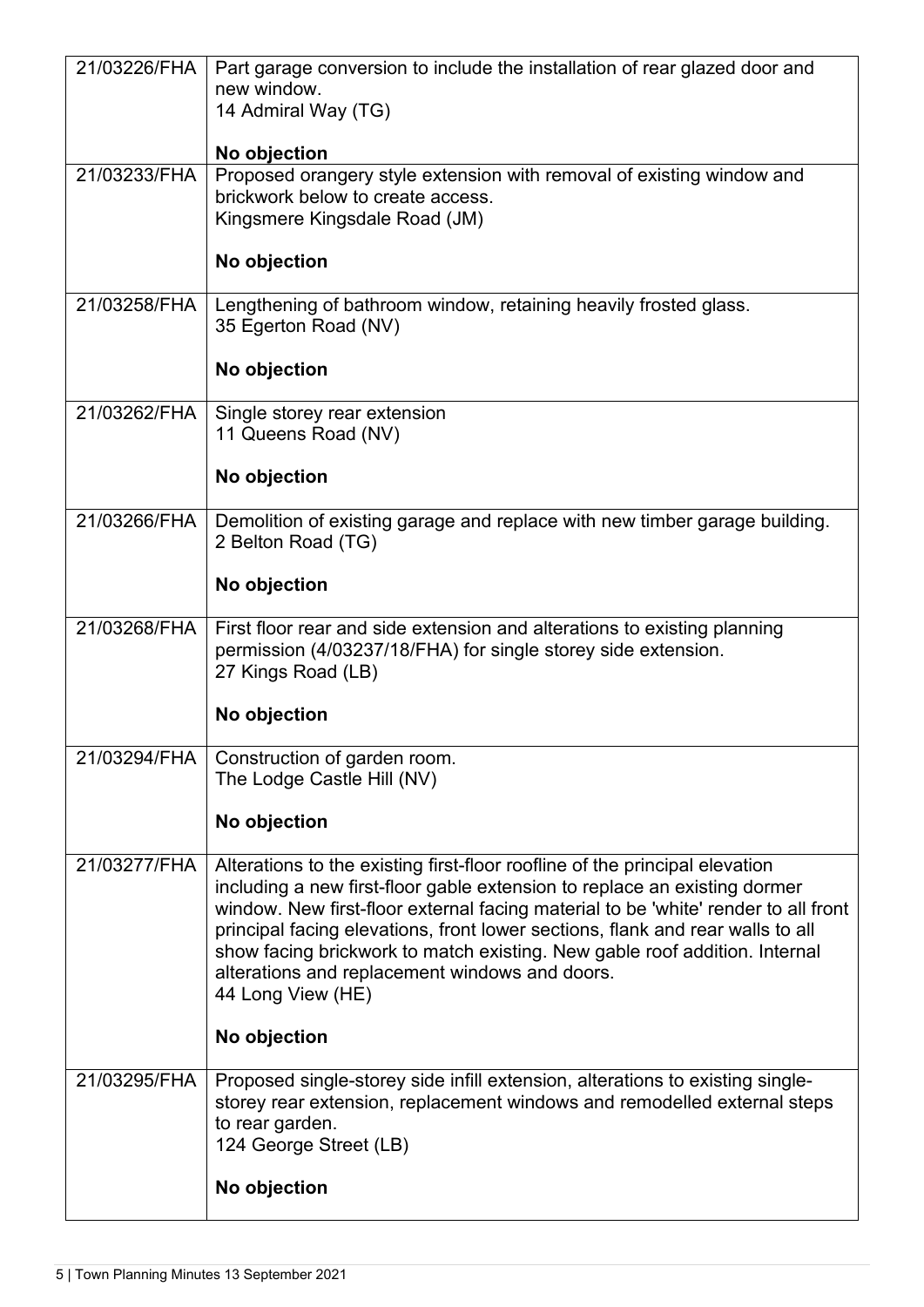| 21/03303/FHA | One and two storey side extension, alterations to fenestration, enlargement<br>of driveway and installation of front gates and fence.<br>Somersall Shootersway Lane (JM)                                                                                                |
|--------------|-------------------------------------------------------------------------------------------------------------------------------------------------------------------------------------------------------------------------------------------------------------------------|
|              | <b>Concern</b>                                                                                                                                                                                                                                                          |
|              | The Committee queried whether the depth of the proposed positioning of the<br>gates complied with policy. The Committee was concerned that any future<br>gate should maintain the open style of the street scene and ensure that<br>waiting cars do not block the road. |
| 21/03304/FHA | Addition of a single storey glass roof located on the east elevation of the<br>property in the private garden.<br>38 Bridgewater Road (HE)                                                                                                                              |
|              | The Committee noted that an objection had been received from a neighbour<br>on the grounds of proximity to the boundary and impact on amenity.                                                                                                                          |
|              | <b>Concern</b>                                                                                                                                                                                                                                                          |
|              | The Committee commented that the proposed development should be<br>serviceable from within the curtilage.                                                                                                                                                               |
| 21/03331/FHA | Install two new dormers to match existing on front elevation.<br>Swing Gate House Swing Gate Lane (LB)                                                                                                                                                                  |
|              | No objection                                                                                                                                                                                                                                                            |
| 21/03354/FHA | Single storey rear extension and new decking with glass balustrade<br>19 Oakwood (JM)                                                                                                                                                                                   |
|              | No objection                                                                                                                                                                                                                                                            |
| 21/03370/FHA | Single storey side extension and and front infill.<br>Larks Hill, Gravel Path (LB)                                                                                                                                                                                      |
|              | No objection                                                                                                                                                                                                                                                            |
| 21/03372/FHA | Single storey side and rear extensions. Garage conversion.<br>24 Hillside Gardens (LB)                                                                                                                                                                                  |
|              | <b>Concern</b>                                                                                                                                                                                                                                                          |
|              | The Committee had some concerns regarding the loss of the garage which<br>could lead to parking on the already congested street.                                                                                                                                        |
| 21/03390/FHA | First floor side extension<br>14 Park View Road (NV)                                                                                                                                                                                                                    |
|              | No objection                                                                                                                                                                                                                                                            |
| 21/03206/FUL | Alterations to existing shop-front, including removal of structural columns,<br>new structural supports added, new glazing, new signage & decoration.<br>Aitchison Raffety 154 - 158 (EP)                                                                               |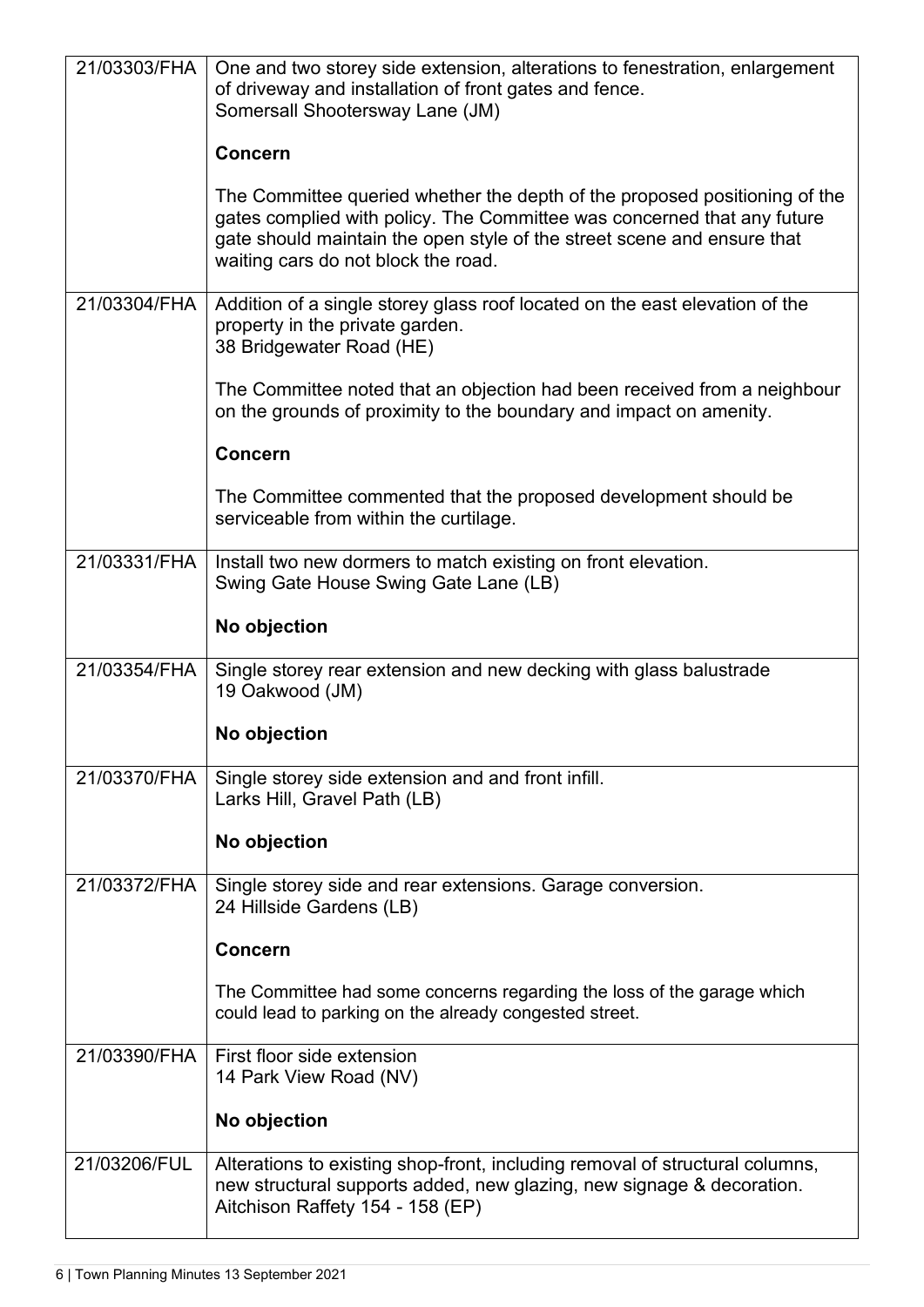|              | The Committee noted an objection from the BCA Townscape Group.                                                                                                                                                                    |
|--------------|-----------------------------------------------------------------------------------------------------------------------------------------------------------------------------------------------------------------------------------|
|              | Concern                                                                                                                                                                                                                           |
|              | The Committee had some concerns that the proposed alterations are out of<br>keeping with the street scene. The Committee also noted that Cllrs G.<br>Stevens and G. Corry supported the objection made by BCA Townscape<br>Group. |
| 21/03116/LBC | Replace 6 existing windows - 1 on first floor landing; 2 in bedroom 1; 2 in<br>dining room; 1 in living room. New rear hall door.<br>The Farmhouse Bottom Farm Swing Gate Lane (NR)<br>No objection                               |
| 21/03261/LDP |                                                                                                                                                                                                                                   |
|              | <b>Rear Dormer</b><br>11 Queens Road (NV)                                                                                                                                                                                         |
|              | No objection                                                                                                                                                                                                                      |
| 21/03366/TCA | <b>Fell Tree</b><br>Rosebank Doctors Commons Road (TG)                                                                                                                                                                            |
|              | No objection, on the condition that the removed tree is replaced with another<br>tree of a suitable native species.                                                                                                               |
| 21/03367/TCA | <b>Works to Trees</b><br>The Bungalow Church Lane (TG)                                                                                                                                                                            |
|              | No objection                                                                                                                                                                                                                      |
| 21/03385/TCA | <b>Works to Trees</b><br>3 New Manor Croft (TG)                                                                                                                                                                                   |
|              | No objection, on the condition that any removed trees are replaced with<br>another tree of a suitable native species.                                                                                                             |
| 21/03167/TPO | <b>Works to Trees</b><br>28 Gaveston Drive (TG)                                                                                                                                                                                   |
|              | No objection, on the condition that any removed trees are replaced with<br>another tree of a suitable native species.                                                                                                             |

## **TP 138/21 Planning Appeals**

An appeal notification was received for:

21/00535/FUL, Construction of 1 no dwelling with attached annex following demolition of existing detached double garage, Land Sw Rosewood Shootersway Lane.

The appeal was **noted.**